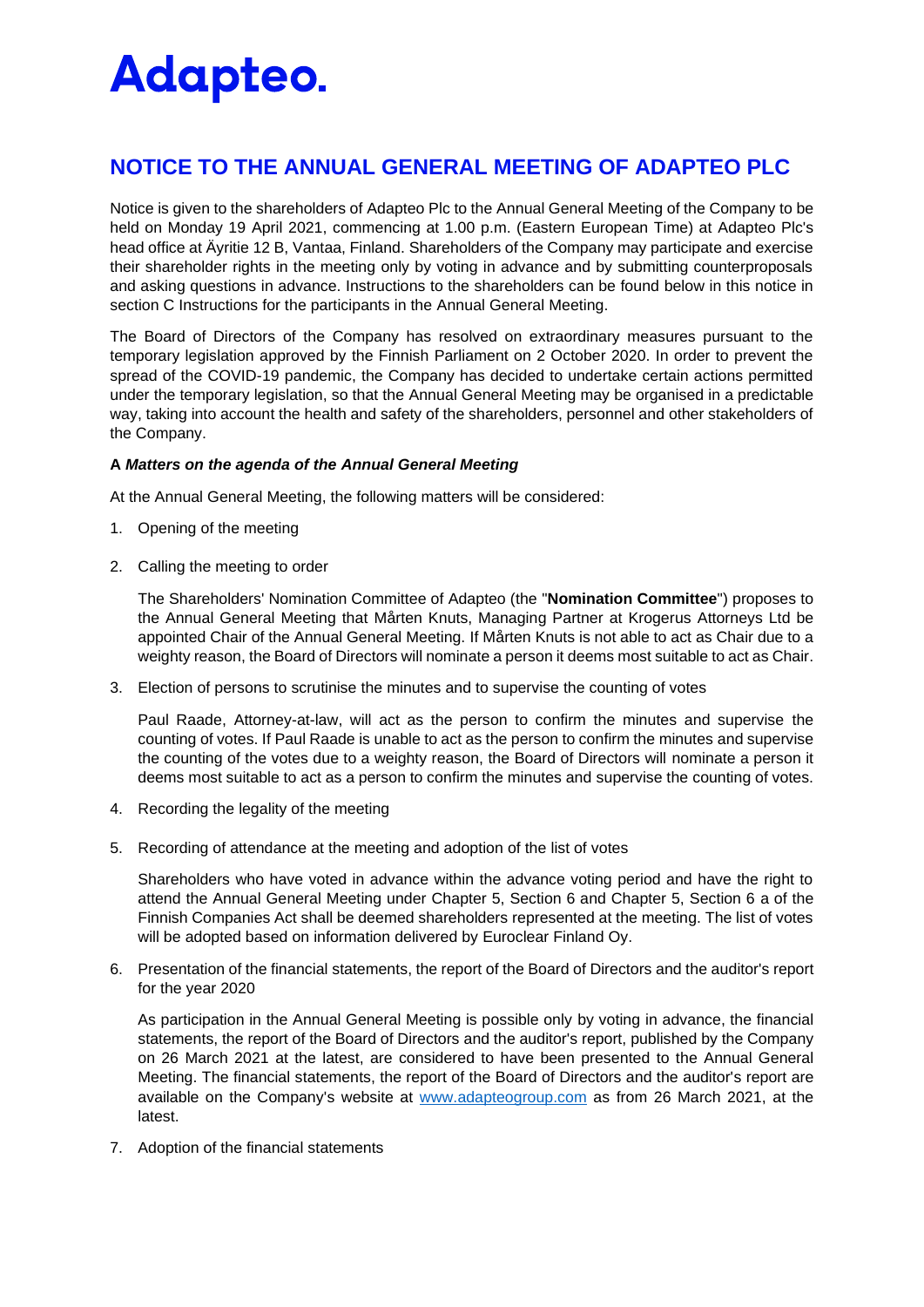8. Resolution on the use of the profit shown on the balance sheet

The Board of Directors proposes to the Annual General Meeting that a dividend of EUR 0.12 per share (i.e. for 49,124,722 shares up to EUR 5,894,966.64) be paid based on the balance sheet adopted for the financial year ended 31 December 2020. The dividend will be paid to shareholders who on the dividend record date of 21 April 2021 are entered as shareholders in the Company's shareholder register held by Euroclear Finland Ltd. The Board of Directors proposes that the dividend be paid on 28 April 2021.

As the amount of dividend proposed by the Board of Directors is less than the minimum amount of minority dividend, shareholders have the right to demand a minority dividend pursuant to Chapter 13, Section 7 of the Finnish Companies Act instead of the dividend proposed by the Board of Directors. The minority dividend shall be distributed, if a demand to this effect is supported by shareholders who have at least one tenth of all shares. The amount of minority dividend is EUR 6,991,221.11, corresponding to half of the parent company's profit for the financial year ended 31 December 2020. A shareholder demanding minority dividend may vote for the minority dividend in advance voting, and no separate demand or counterproposal is required.

- 9. Resolution on the discharge of the members of the Board of Directors and the President & CEO from liability for the financial period 1 January to 31 December 2020
- 10. Adoption of the remuneration report of the governing bodies

As participation in the Annual General Meeting is possible only by voting in advance, the remuneration report for 2020 is considered to have been presented to the Annual General Meeting when it will be available on the Company's website at [www.adapteogroup.com](http://www.adapteogroup.com/) as from 26 March 2021, at the latest. The resolution on the remuneration report is advisory.

The Board of Directors proposes to the Annual General Meeting that the remuneration report for the governing bodies be adopted.

11. Resolution on amendment to the Charter of the Nomination Committee

The Nomination Committee proposes to the Annual General Meeting one amendment to the Charter of Nomination Committee regarding the date of formation of the Nomination Committee, from end of September to end of August.

12. Resolution on the remuneration of the Board of Directors

The Nomination Committee proposes to the Annual General Meeting that the members of the Board of Directors of Adapteo shall be paid the following remuneration: To the Chairman of the Board of Directors EUR 92,500 per year and to each other member of the Board of Directors EUR 37,500 per year.

In addition, the Nomination Committee proposes that the member of the Board of Directors elected Chairman of the Audit Committee shall receive an additional compensation of EUR 15,000 per year and each other member of the Audit Committee EUR 7,500 per year. Further, it is proposed that the member of the Board of Directors elected Chairman of the Remuneration Committee shall receive an additional compensation of EUR 10,000 per year and each other member of the Remuneration Committee EUR 5,000 per year. The total fee for the services of the Audit Committee and the Remuneration Committee shall not exceed EUR 50,000.

The Nomination Committee further proposes that the remuneration is paid in cash. The Board of Directors of Adapteo has adopted a policy on Board member share ownership. The policy entails that Board members who do not already have such a holding of Adapteo shares are under a fouryear (4) period from the start of their directorship expected to acquire Adapteo shares to a total market value which equals at least one year's Board fees before taxes, excluding any Committee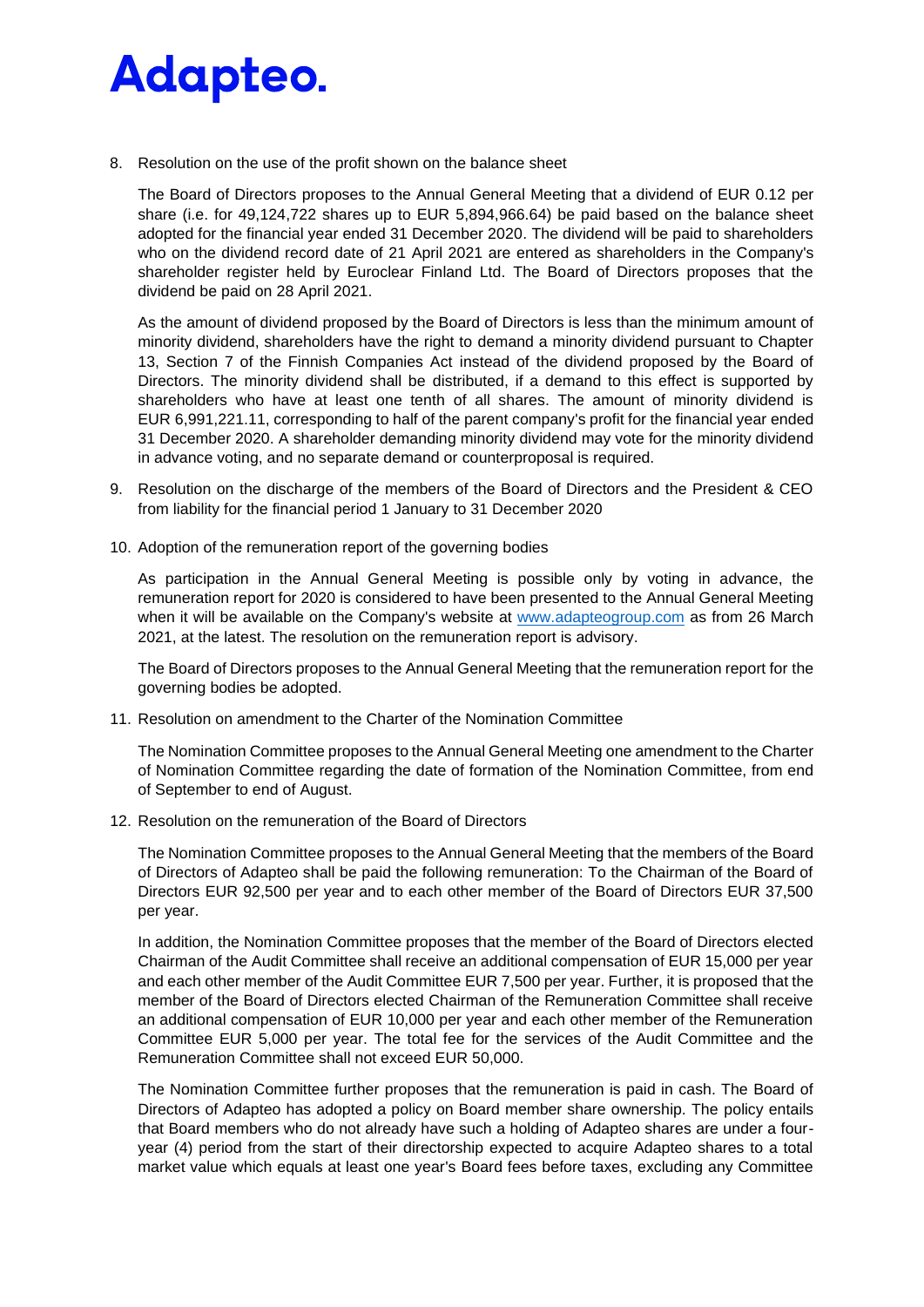compensation. The Nomination Committee will as part of its process annually follow up on the Board members' shareholding and evaluate if it is according to the policy.

Reasonable travel expenses will be refunded in as invoiced.

13. Resolution on the number of members of the Board of Directors

The Nomination Committee proposes to the Annual General Meeting that the number of members of the Board of Directors of Adapteo shall be eight (8).

14. Election of members of the Board of Directors and the Chair of the Board of Directors

The Nomination Committee proposes to the Annual General Meeting that all current members of the Board of Directors of Adapteo be re-elected, i.e., Peter Nilsson as the Chairman and Carina Edblad, Outi Henriksson, Sophia Mattsson-Linnala, Andreas Philipson, Joakim Rubin and Ulf Wretskog as members of the Board of Directors of Adapteo. In addition, the Nomination Committee proposes to the Annual General Meeting that Rickard Wilson be elected as a new member of the Board of Directors of Adapteo. The term of office of all members of the Board of Directors of Adapteo will expire at the end of the Annual General Meeting 2022.

Rickard Wilson (born 1985) has over 10 years of experience from investments and value creation in publicly listed Nordic companies. He is currently part of the Public Value advisory team of EQT Partners AB. Prior to joining EQT Partners in 2018, Rickard Wilson was a Partner at Zeres Capital AB and an Investment Manager at the Public Market Fund of CapMan Plc. Before this he worked as a management consultant at Applied Value. Rickard Wilson is a Swedish citizen and holds a Master of Science in Business and Economics from the Stockholm School of Economics.

All the nominees are considered independent of Adapteo, its executive management and major shareholders, except for Joakim Rubin and Rickard Wilson, who are not considered independent of Adapteo's major shareholder EQT Public Value Investments S.à r.l.

15. Resolution on the remuneration of the Auditor

The Nomination Committee proposes to the Annual General Meeting that the Auditor of Adapteo be paid reasonable remuneration in accordance with an invoice approved by Adapteo.

16. Election of Auditor

The Nomination Committee proposes to the Annual General Meeting that the firm of authorised public accountants KPMG Oy Ab, which has appointed APA Toni Aaltonen as responsible auditor, be re-elected as the Auditor of Adapteo for a term ending at the end of the Annual General Meeting 2022.

17. Authorisation of the Board of Directors to resolve on the issuance of shares and special rights entitling to shares

The Board of Directors proposes that the Annual General Meeting authorises the Board of Directors to resolve on the issuance of shares, as well as the issuance of option rights and other special rights entitling to shares pursuant to Chapter 10 of the Finnish Companies Act, as follows:

Under the authorisation, a maximum of 4,900,000 shares can be issued, which would correspond to approximately 10 percent of all Adapteo's shares at the time of this proposal. The shares or special rights entitling to shares can be issued in one or more tranches, either against or without payment. The shares issued under the authorisation can be new shares or shares in Adapteo's possession.

The authorisation can be used for the financing or execution of acquisitions or other business arrangements, to strengthen the balance sheet and financial position of the Company, for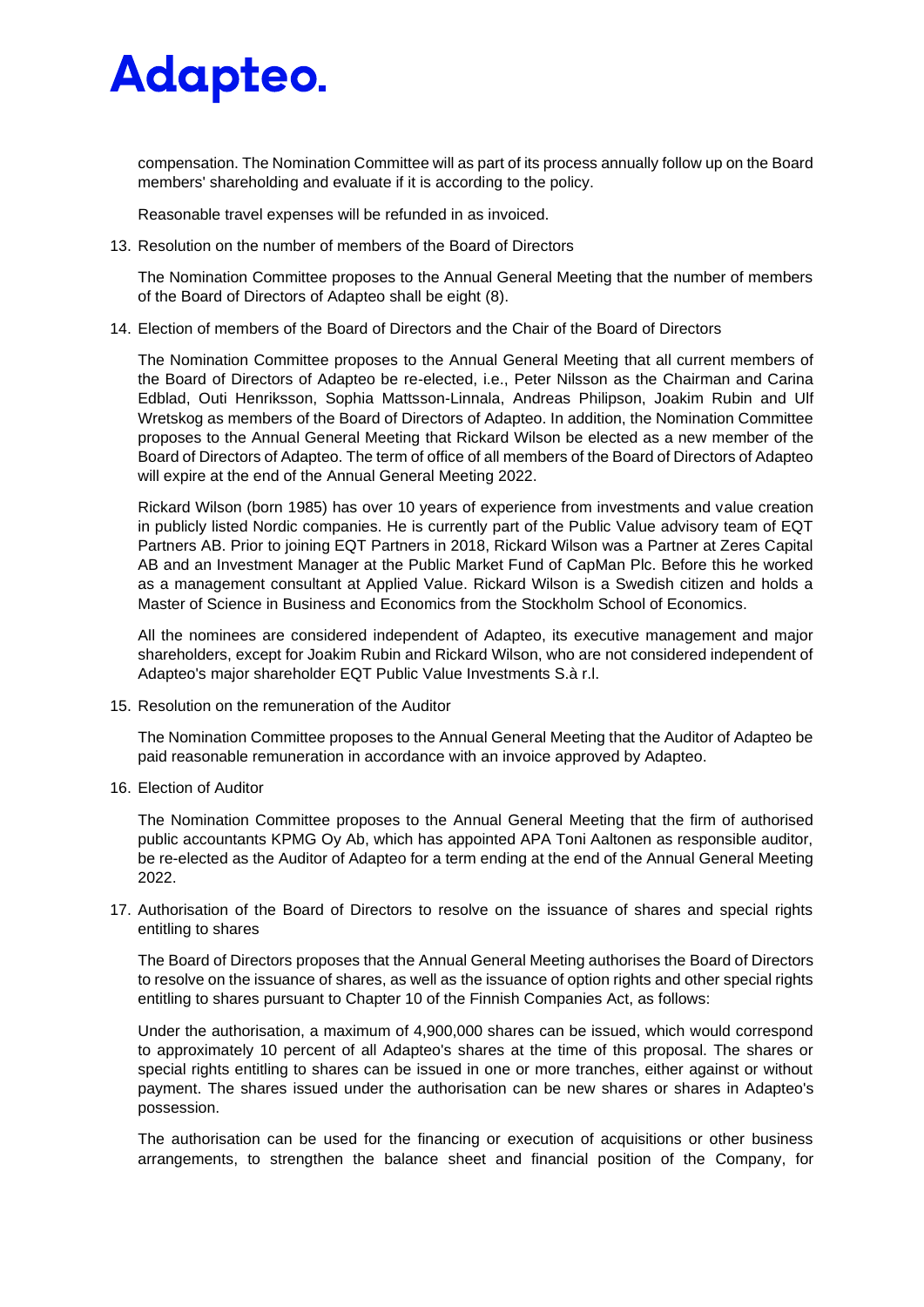implementing the Company's share-based incentive plans, or for other purposes determined by the Board of Directors.

Under the authorisation, the Board of Directors may resolve upon issuing new shares, without consideration, to Adapteo itself. However, Adapteo, together with its subsidiaries, may not at any time own more than 10 percent of all shares in Adapteo.

The Board of Directors is authorised to resolve on all terms for share issues and granting of special rights entitling to Adapteo shares. The Board of Directors is authorised to resolve on a directed share issue and issuance of special rights entitling to shares in deviation from the shareholders' preemptive right, provided that there is a weighty financial reason for Adapteo to do so.

The authorisation is valid until the end of the next Annual General Meeting, however, no longer than until 30 June 2022. The authorisation shall revoke previous unused share issue authorisations.

18. Authorisation of the Board of Directors to resolve on the acquisition of Adapteo's own shares and on acceptance as pledge of Adapteo's own shares

The Board of Directors proposes that the Annual General Meeting authorises the Board of Directors to resolve on the acquisition of Adapteo's own shares and on the acceptance as pledge of Adapteo's own shares as follows:

The total number of own shares to be acquired or accepted as pledge shall not exceed 100,000 shares in total. Adapteo together with its subsidiaries may not at any moment own and/or hold as pledge more than 10 percent of all the shares in Adapteo. Only the unrestricted equity of Adapteo can be used to acquire own shares on the basis of the authorisation.

Own shares can be acquired, in one or several instalments, at a price formed in public trading on the regulated market on which Adapteo's shares are traded on the date of the acquisition or otherwise at a price formed on the market.

The Board of Directors of Adapteo decides how own shares will be acquired and accepted as pledge. Own shares can be acquired using derivatives, among other things. Own shares can be acquired otherwise than in proportion to the shareholdings of the shareholders (directed acquisition).

Own shares can be acquired and accepted as pledge to, among other things, limit the dilutive effects of share issues carried out in connection with possible acquisitions, to develop Adapteo's capital structure, to be transferred in connection with possible acquisitions, to be used in incentive arrangements or to be cancelled, provided that the acquisition is in the interest of Adapteo and its shareholders.

The authorisation is valid until the end of the next Annual General Meeting, however no longer than until 30 June 2022. The authorisation shall revoke previous unused authorisations regarding acquisition of Adapteo's own shares and on acceptance as pledge of Adapteo's own shares.

19. Closing of the meeting

#### **B** *Documents of the Annual General Meeting*

The aforesaid proposals of the Board of Directors and the Nomination Committee relating to the agenda of the Annual General Meeting and this notice are available on the Company's website at [www.adapteogroup.com.](http://www.adapteogroup.com/) The Annual Report of Adapteo, including the Financial Statements, the Report of the Board of Directors, the Auditor's Report as well as the remuneration report for governing bodies will be available on the above-mentioned website as from 26 March 2021, at the latest.

Copies of the proposals of the Board of Directors, the Nomination Committee as well as the other documents mentioned above and this notice will be sent to shareholders upon request. The minutes of the meeting will be available on the abovementioned website as from 3 May 2021 at the latest.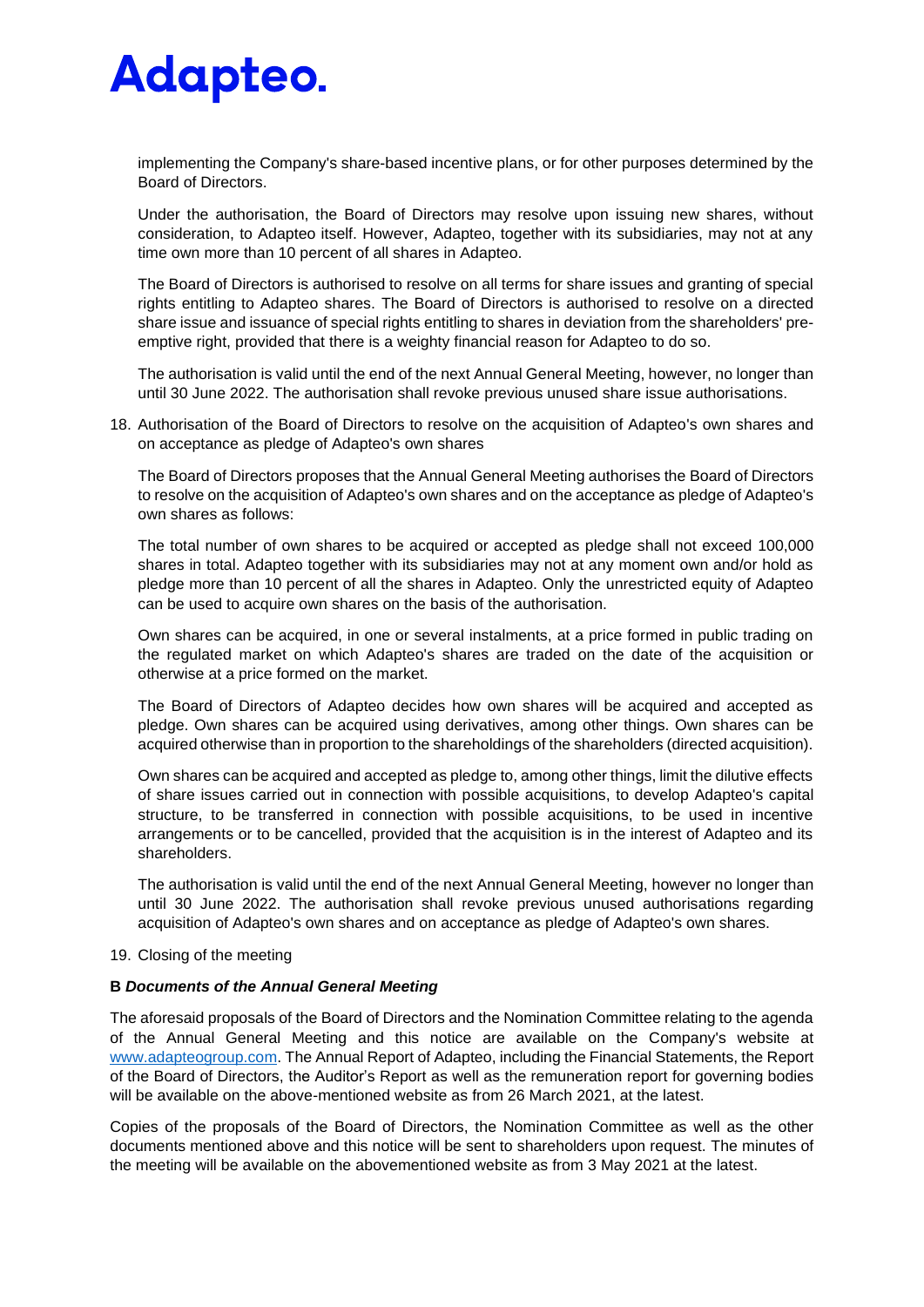#### **C** *Instructions for the participants in the Annual General Meeting*

In order to prevent the spread of the COVID-19 pandemic, the meeting will be organised so that the shareholders are not allowed to be present at the meeting venue. Shareholders cannot participate in the meeting through real-time telecommunications or technical means either. Shareholders can participate in the meeting and use their shareholder rights only by voting in advance in accordance with the instructions below.

#### **1. Shareholders registered in the shareholders' register**

Each shareholder being registered on 7 April 2021 in the shareholders' register of the Company held by Euroclear Finland Oy has the right to participate in the Annual General Meeting. A shareholder whose shares are registered on his/her personal book-entry account, is registered in the shareholders' register of the Company. A shareholder may participate in the Annual General Meeting only by voting in advance as described below.

#### **2. Registration for the meeting and advance voting**

Registration for the meeting and advance voting shall begin on 30 March 2021 at 4.00 p.m. (Eastern European Time) following the deadline for submitting counterproposals. A shareholder registered in the shareholders' register of the Company, who wishes to participate in the Annual General Meeting by voting in advance, must register for the meeting and vote in advance no later than by 12 April 2021 at 10.00 a.m. (Eastern European Time), by which time the registration and votes need to be received.

In connection with registering for the meeting, certain personal details requested must be provided, such as the name, personal identification number or business ID, address and telephone number of the shareholder. Personal information given by the shareholders to Euroclear Finland Oy or to the Company will be used solely in the context of the Annual General Meeting and the processing of related registrations.

Shareholders who have a Finnish book-entry account, may register and vote in advance on certain items on the agenda of the Annual General Meeting from 30 March 2021 4.00 p.m. (Eastern European Time) until 12 April 2021 10.00 a.m. (Eastern European Time) by the following means:

(a) on the Company's website at [https://www.adapteogroup.com/corporate-governance/annual](https://www.adapteogroup.com/corporate-governance/annual-general-meeting/agm-2021)[general-meeting/agm-2021](https://www.adapteogroup.com/corporate-governance/annual-general-meeting/agm-2021)

The book-entry account number of the shareholder is needed for voting in advance electronically. Other instructions relating to the advance voting may be found on the Company's website.

(b) by mail or email

A shareholder may send the advance voting form available on the Company's website or corresponding information to Euroclear Finland Oy by letter to Euroclear Finland Oy, Yhtiökokous / Adapteo Plc, P.O. Box 1110, FI-00101 Helsinki or by email at yhtiokokous@euroclear.eu.

If the shareholder participates in the meeting by sending the votes in advance to Euroclear Finland Oy, the delivery of the votes before the deadline for registering and advance voting constitutes registration for the Annual General Meeting, as long as the information required for registering for the meeting as described above is also provided therein.

Instructions relating to the voting may also be found on the Company's website at [https://www.adapteogroup.com/corporate-governance/annual-general-meeting/agm-2021/.](https://www.adapteogroup.com/corporate-governance/annual-general-meeting/agm-2021/)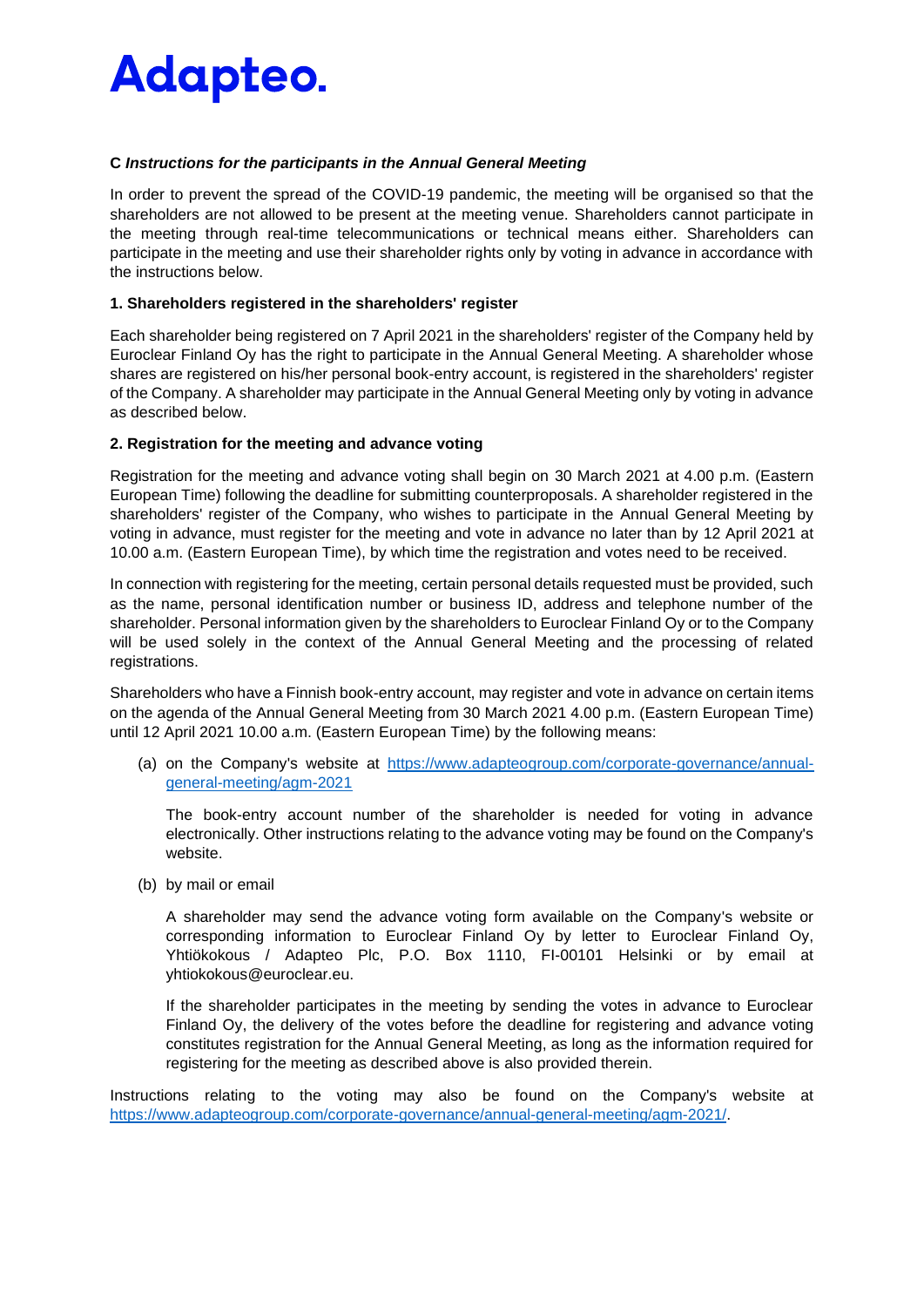#### **3. Holders of nominee-registered shares**

A holder of nominee-registered shares has the right to participate in the Annual General Meeting by virtue of such shares, based on which he/she would on the record date of the Annual General Meeting, i.e. on 7 April 2021 be entitled to be registered in the shareholders' register of the Company held by Euroclear Finland Oy. The right to participate in the Annual General Meeting requires, in addition, that the shareholder, on the basis of such shares, has been registered into the temporary shareholders' register held by Euroclear Finland Oy, at the latest on 14 April 2021 by 10.00 a.m (Eastern European Time). As regards nominee-registered shares, this constitutes due registration for the Annual General Meeting. Changes in shareholding after the record date do not affect the right to participate in the meeting or the number of voting rights held in the meeting.

A holder of nominee-registered shares is advised to request, without delay, the necessary instructions regarding the registration in the shareholders' register of the Company and registration for the Annual General Meeting from his/her custodian bank. The account management organisation of the custodian bank shall register a holder of nominee registered shares into the temporary shareholders' register of the Company at the latest by the time stated above, and to see to the advance voting on behalf of the holder of nominee registered shares.

This temporary registration is considered a notice of attendance at the Annual General Meeting. Also shareholders, whose shares are nominee-registered, may only participate in the meeting and exercise their rights as shareholders through voting in advance. The account management organisation of the custodian bank must see to the voting in advance on behalf of a shareholder within the registration period applicable to nominee-registered shares. A notice of attendance regarding the meeting without the delivery of votes in advance will not be considered participation in the Annual General Meeting.

#### **4. Shares registered in Euroclear Sweden AB**

A shareholder with shares registered in Euroclear Sweden AB's Securities System who wishes to register for the AGM and vote in advance must be registered in the shareholders' register maintained by Euroclear Sweden AB no later than on 7 April 2021.

Shareholders, whose shares are registered in the name of a nominee must, in order to be eligible to request a temporary registration in the shareholders' register of Adapteo Plc maintained by Euroclear Finland Oy, request that their shares are re-registered in their own names in the register of shareholders maintained by Euroclear Sweden AB, and procure that the nominee sends the above-mentioned request for temporary registration to Euroclear Sweden AB on their behalf. Such re-registration must be made at the latest by 9 April 2021 and the nominee should therefore be notified well in advance before said date.

Shareholders, whose shares are registered in the shareholders' register maintained by Euroclear Sweden AB may only participate in the meeting and exercise their rights as shareholders through voting in advance.

Shareholders with a Swedish book-entry account can register and vote in advance on certain matters on the agenda during the period 30 March 2021 – 9 April 2021 in the following manners:

(a) shareholders who are natural persons, on the Company's website at <https://www.adapteogroup.com/corporate-governance/annual-general-meeting/agm-2021/>

The electronic voting in advance requires secured strong electronic authentication and the shareholder may register and vote by logging in with his/her Swedish online banking codes or a mobile certificate.

Shareholders who are legal persons shall proceed as set out in b) below and deliver the advance voting form to Euroclear Sweden AB by e-mail or regular mail.

(b) by regular mail or e-mail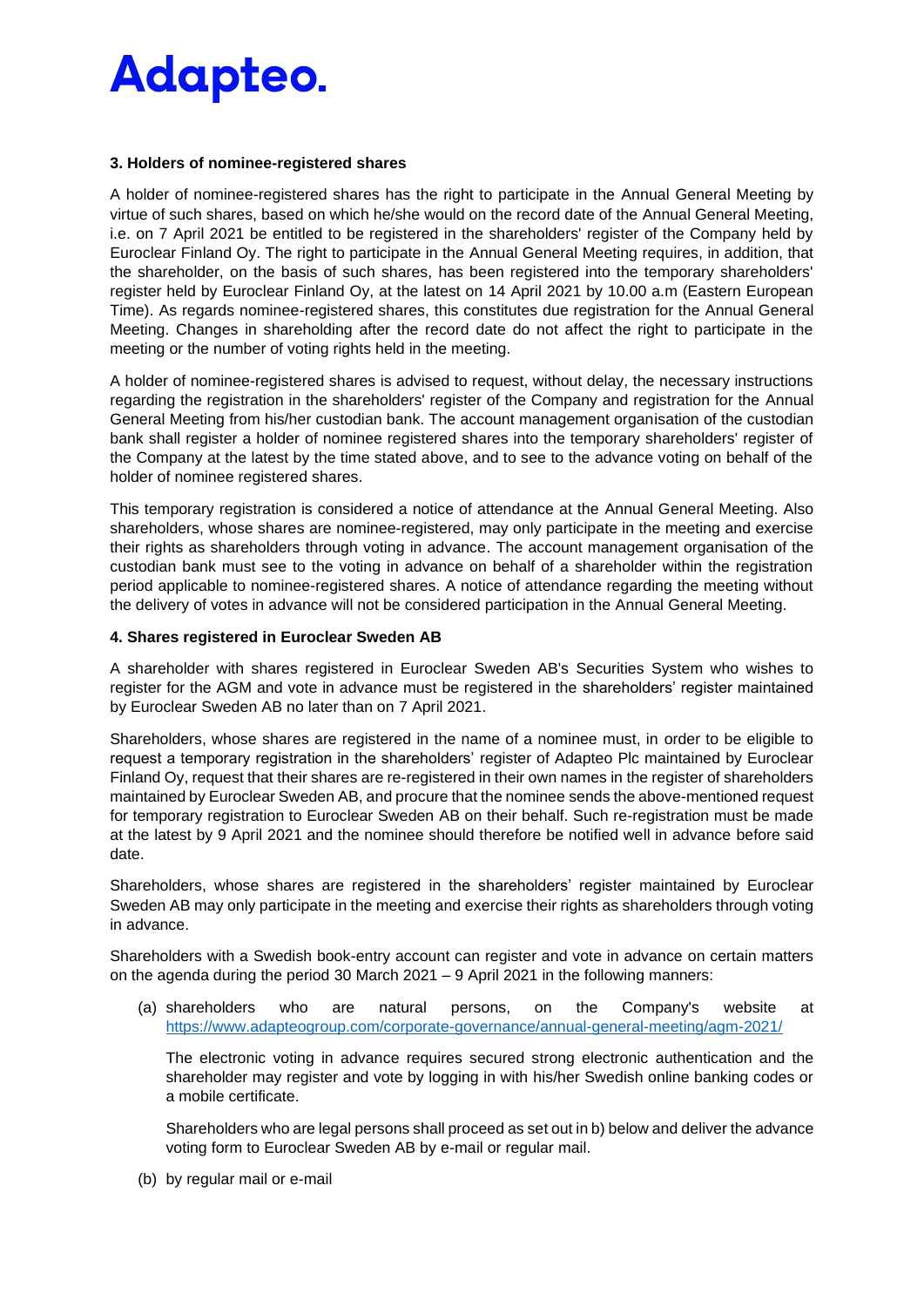A shareholder may deliver an advance voting form available on the Company's website (adapteogroup.com/corporate-governance/annual-general-meeting/agm-2021/) to Euroclear Sweden AB by regular mail using the following address: Adapteo Oyj "AGM 2021", c/o Euroclear Sweden AB, Box 191, SE-101 23 Stockholm, Sweden or by e-mail to GeneralMeetingService@euroclear.com. The advance voting form will be available on the Company's website no later than on 30 March 2021 at 10 a.m. Finnish time.

A representative of the shareholder must in connection with delivering the voting form produce a dated proxy document or otherwise in a reliable manner demonstrate his/her right to represent the shareholder at the AGM.

If a shareholder participates in the AGM by delivering votes in advance to Euroclear Sweden AB, the delivery of the votes shall constitute due registration for the AGM.

Instructions relating to the voting may also be found on the Company's website at [https://www.adapteogroup.com/corporate-governance/annual-general-meeting/agm-2021/.](https://www.adapteogroup.com/corporate-governance/annual-general-meeting/agm-2021/)

#### **5. Proxy representative and powers of attorney**

A shareholder may participate in the Annual General Meeting and exercise his/her rights at the Annual General Meeting through a proxy representative. A proxy representative shall also vote in advance in the manner described in this notice.

A proxy representative shall provide a dated proxy document or otherwise in a reliable manner demonstrate his/her right to represent the shareholder at the Annual General Meeting. When a shareholder participates in the Annual General Meeting by means of several proxy representatives representing the shareholder with shares at different securities accounts, the shares by which each proxy representative represents the shareholder shall be identified in connection with the registration for the Annual General Meeting.

Delivering of a proxy document and votes in advance to Euroclear Finland Oy prior to the end of registration and voting period is considered as registration for the Annual General Meeting if all required information for registering for the Annual General Meeting described above is included in the documents.

#### **6. Other instructions and information**

Shareholders who hold at least one hundredth of all the shares in the Company have a right to make a counterproposal on the items on the agenda of the Annual General Meeting, to be placed for a vote. Such counterproposals are required to be sent to the Company by email to investor.relations@adapteo.com no later than by 24 March 2021. In connection with making a counterproposal, shareholders are required to provide adequate evidence of their shareholding. The counterproposal will be placed for a vote subject to the shareholder having the right to participate in the Annual General Meeting and that the shareholder holds at least one hundredth of all shares in the Company on the record date of the Annual General Meeting. Should the counterproposal not be placed for a vote at the meeting, advance votes in favor of the proposal will not be taken into account. The Company will publish the counterproposals, if any, that may be voted on its website <https://www.adapteogroup.com/corporate-governance/annual-general-meeting/agm-2021> no later than by 25 March 2021.

A shareholder has the right to ask questions referred to in Chapter 5, Section 25 of the Finnish Companies Act with respect to the matters to be considered at the meeting until 1 April 2021 by email to investor.relations@adapteo.com. Such questions from shareholders, the Company's management's answers to them, and any counterproposals that have not been placed for a vote will be made available on the Company's website at [https://www.adapteogroup.com/corporate-governance/annual-general](https://www.adapteogroup.com/corporate-governance/annual-general-meeting/agm-2021)[meeting/agm-2021](https://www.adapteogroup.com/corporate-governance/annual-general-meeting/agm-2021) no later than by 8 April 2021. In order to ask questions, shareholders are required to provide adequate evidence of their shareholding.